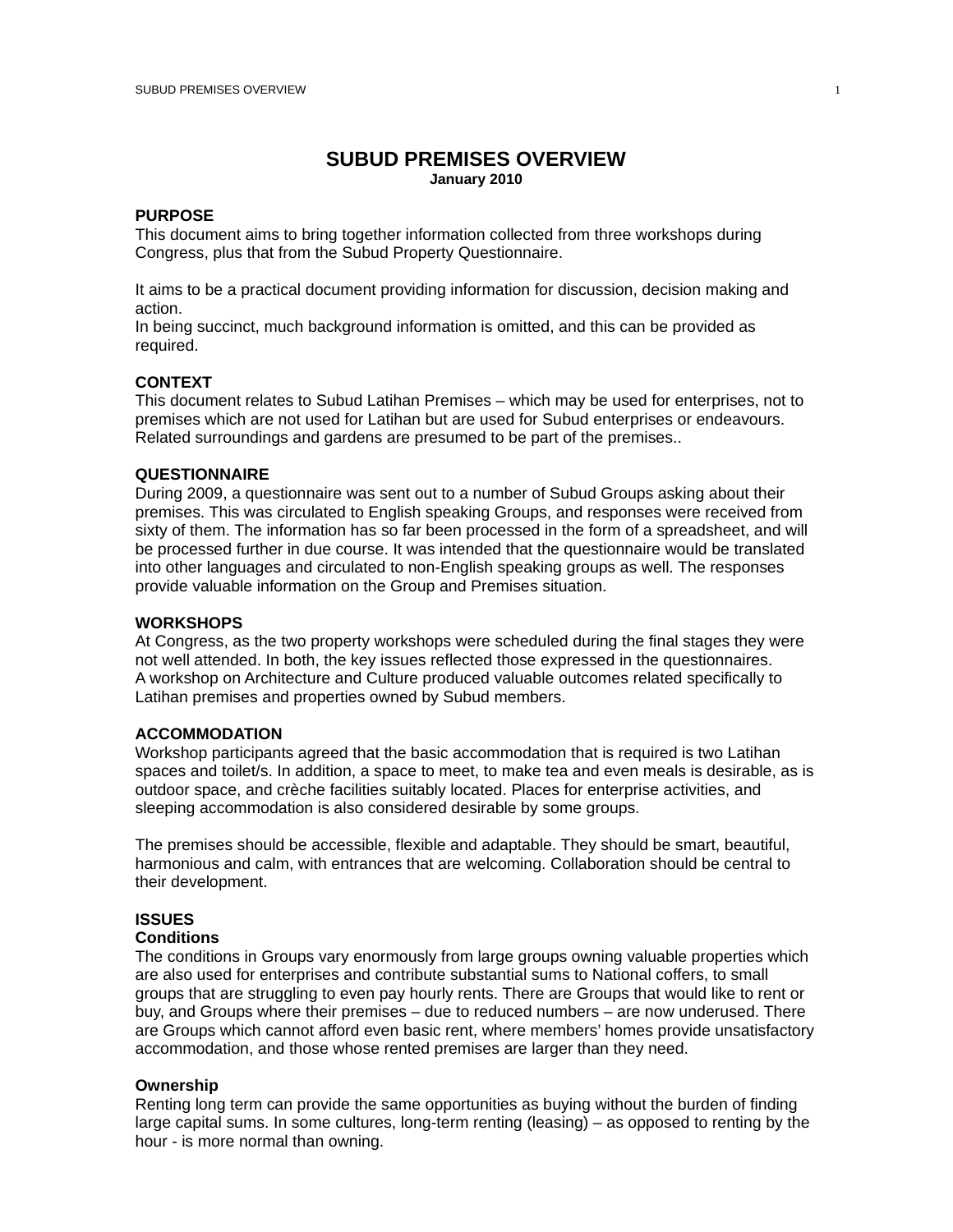# **Costs**

The costs which members bare cover not just the purchase, price or rental, but also servicing, maintenance and possibly management. Groups may be struggling with any of these elements.

### **Uses**

Premises may be used solely for Latihan, or for Latihan and other Group activity, or may used by other parties as well. This may be simply through letting space, or may be more of an enterprise activity, including perhaps organising and catering for events.

# **Support**

From the questionnaire, it is clear that Groups may need moral, as well as financial, support. Many Groups ask for information of one kind or another.

#### **Funds**

At Congress, there was discussion about pooling funds / assets, and of the lack of trust that exists in Groups fearing that they will loose direct control of the premises which – in many cases – have been purchased with members' contributions.

#### **Events**

Groups may be able to pay for Latihan facilities, but would appreciate funding for special events.

# **Management**

In many cases, on-going management of the premises is a major issue. This may be handled by members, who are paid or unpaid, or by paid outsiders. Where space is rented out, or there is an enterprise activity, effective management becomes essential. There are some excellent examples of this, but the management of properties and property enterprises can still be improved.

### **Contributions**

With contributions from Groups being essential to the Subud organisation, the role of Premises enterprises is critical. Indeed it can be argued that beyond property expenses, this element should form a part of the planning process for acquiring all premises.

### **Flexibility**

Flexibility and adaptability were noted as major issues, in that premises should work for different activities on a daily basis, and also be adaptable over time as Group circumstances change.

# **Design**

The difficulty of working with designers to obtain designs which worked well in all senses was noted, and it was suggested that Subud architects could usefully get together. It was also suggested that the design of Subud premises should interpret higher ideals, and the connection to the other realms. 'Asking' rooms and sites what they 'want to be' can be a useful exercise.

## **Culture**

It was noted that Latihan premises could communicate the essence of the Subud culture to the community.

### **People**

It was suggested that taking an honest inventory of 'people-power' before embarking on buying or renting premises was important.

# **RECOMMENDATIONS**

The recommendations below were made under different situations, sometimes by several people, sometimes by a single person. These included that:there should be: